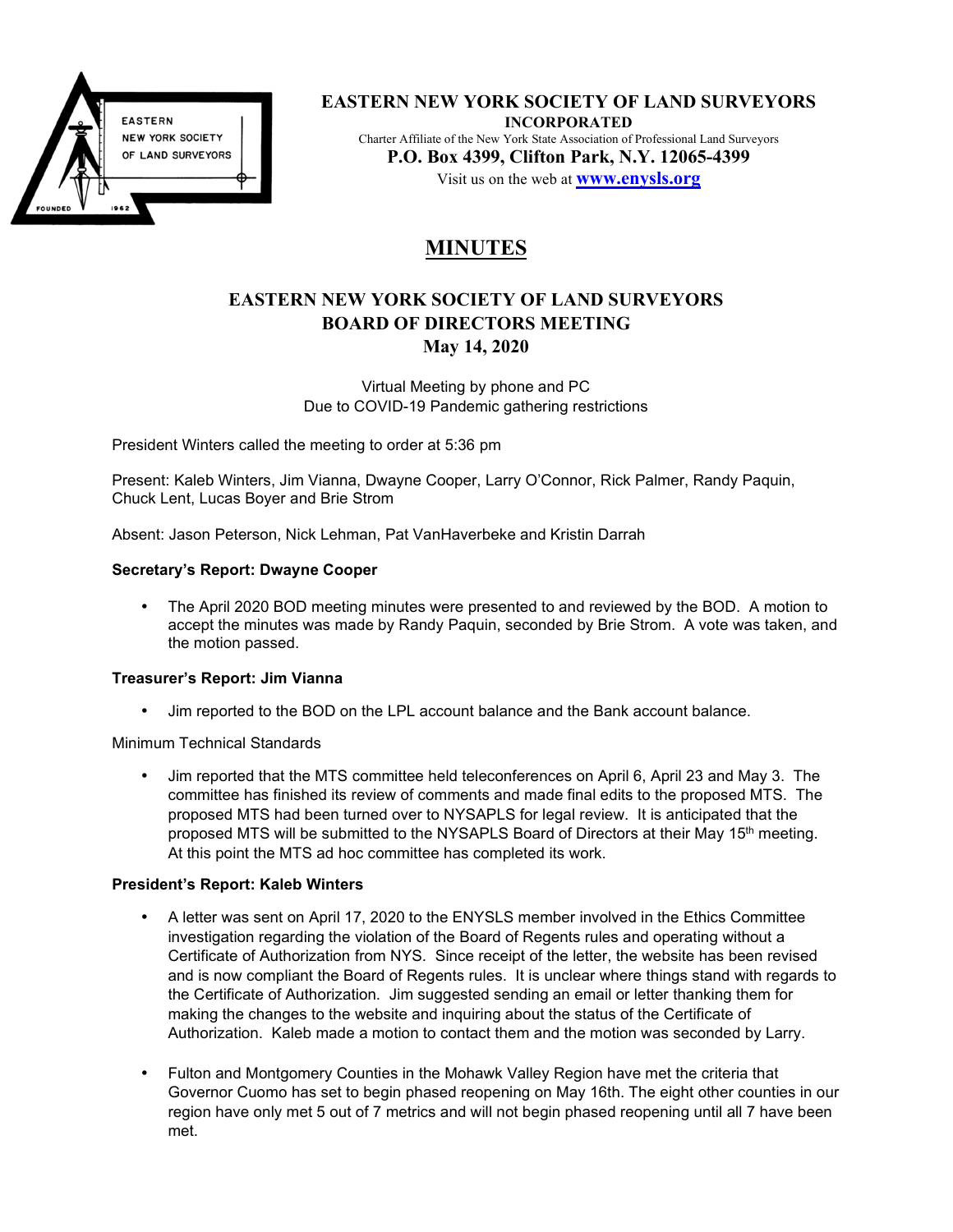# **Executive Vice President's Report: Randy Paquin**

• Nothing to report.

### **Vice President's Report: Brie Strom**

• At this point, due to COVID-19 uncertainties it is unclear if fall meetings will be in person or virtual. Waiting to see what unfolds over the coming weeks and months to determine what format the fall meetings will take on. The Mill had been reserved for the August BOD meeting, depending on guidelines in place at the time, Brie will inquire with The Mill about our reservation.

# **Standing Committee Reports**

**Calibration Base Line (ad hoc):** Randy Paquin, Rick Palmer and Richard Bennett

• Randy and Rick plan on checking the site to make sure the proposed points will still work. Discussion was held on accessibility of the proposed points. Randy and Rick reported that all the proposed points are within approximately 100 feet of either a parking area or public road.

### **Website Redesign (ad hoc):** Brie Strom, Chuck Lent and Dwayne Cooper

• The committee has had two teleconferences and been exchanging emails. The bulk of the files (past meeting minutes, photos and various text) has been sent to Pixelheap. The committee also put together a general outline of the content of each page of the new website and sent it to Pixelheap as well. This outline is not final, and we are open to any suggestions that Pixelheap has on layout and format. Kaleb requested the BOD review the outline and notify the committee with any comments/suggestions. The committee is looking for photos from around the Region to include on the new website. Randy said he was going to Moreau State Park in the coming week and would get some pictures there and Brie said she would get some pictures from out in the western portion of the Region.

### **Constitution and By-Laws:** Larry O'Connor and Bill Schrae

- Larry has updated the By-Laws and Constitution; he spent a great deal of time to reformat the original document and make to more user friendly for edits going forward. Larry requested that someone proof the updated document.
- Larry is going to work on putting together proposed changes to the By-Laws to allow on-line voting and revise quorum numbers to reflect something similar to method NYSAPLS uses.

**Continuing Education:** Jody Lounsbury, Chuck Lent, and Eric Crampton

Nothing to report.

**Ethics Practice:** Larry O'Connor, Jeff Ostertag, and Kevin Rounds

**Finance:** Carl Rigdon, Bill Darling, and Chris Czerw

**Legislative:** Larry O'Connor

**Program:** Randy Paquin and Gary Mitchell

**Public Relations:** Jody Lounsbury, Eric Crampton, and Brie Strom

**Scholastic Development:** Randy Paquin and Kristin Darrah

**Business Practice and Technical Information:** Chris Czerw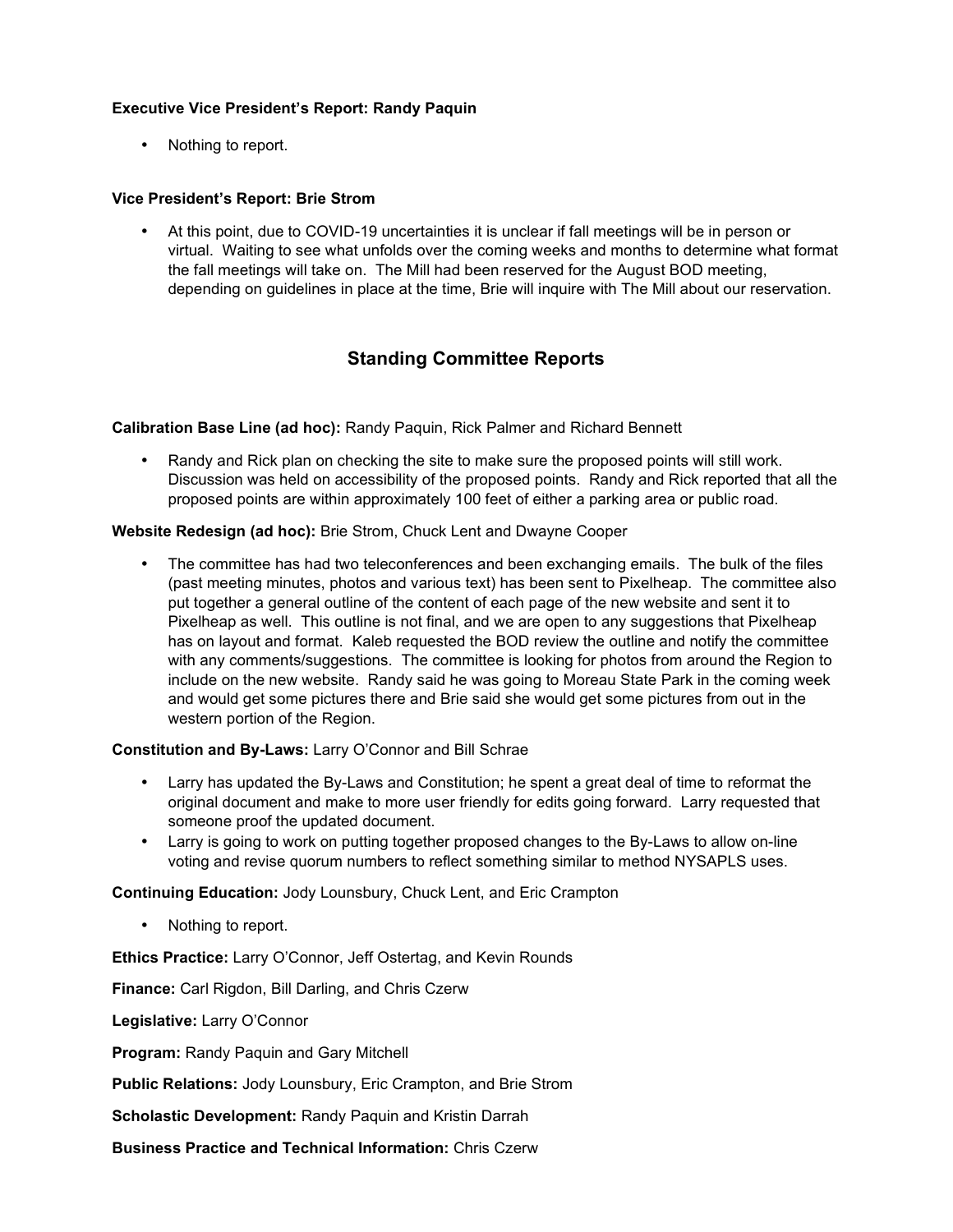**Membership:** Robert Wilklow and Steve Dickson

# **Website:** Ralph Hill

# **Old Business:**

• Nothing to Report

### **New Business:**

- Should we pressure county clerks to digitize records and expand access to them, especially during the COVID-19 pandemic? The BOD discussed the issue and felt that at this time little would come of it due to the reduced workforce at the various counties. Randy said that he believes that most of the counties do not budget for digitizing files, rather they get grants periodically to do so. Brie said that she heard that one of the counties in the Region was waiving fees for IQS searches due to COVID-19 but wasn't sure which one it was.
- NYSAPLS 5/15 BOD Meeting Proposed Budget Revisions:
	- 1. Dues income (4080/4100) The proposed increase to membership dues was removed. (Members will be offered two (2) free webinars as an incentive to renew, a \$98 value).
	- 2. Board meeting expense (5100) The committee will recommend hosting 2 board meetings as virtual/GoToWebinar events.
	- 3. Strategic retreat expense (5145) The committee will recommend overnight rooms to be covered by the regional associations instead of NYSAPLS.
	- 4. 2021 Conference giveaway expense (6220.01) The committee reduced the giveaway expense from \$14,500 to \$8,000.
	- 5. PR expense (6560)The committee recommends a reduction in booth travel and advertising.
	- 6. Staff wages expense (7210) The committee removed the 2% increase to staff wages.
- Summary of 71 NYSAPLS Covid-19 Survey Responses
	- o 30% of respondents have applied for unemployment insurance
	- o 8% for the SBA Express Bridge Loans
	- o 45% for the Paycheck Protection Program
	- o 14% for the Economic Injury Disaster Loan Emergency Advance \*It should be noted that of those who did respond to this question, many said that they had applied for multiple assistance funding programs, some of which were not listed above.
- Randy noted that he was going to attend the NYSAPLS 5/15 BOD Meeting and would provide a write up of the meeting and distribute it to the BOD.
- Randy reported that the Ranger School was in a lock down after the COVID-19 outbreak and that the students stayed at the school and attended classes six days per week to earn their degrees. Jim reported that Mike Pink was awarded the Surveying Award for Excellence.
- Upcoming Events:
	- $\circ$  NYSAPLS BOD Meeting will be held Friday May 15th virtually from 1:30 4:00 pm.
	- o ENYSLS BOD Meeting to be held on Thursday August 13, 2020 from 5:30 7:30 pm.
	- o ENYSLS Annual Meeting and Elections will be held Thursday November 12. Seeking nominations for three regular members and one associate member.